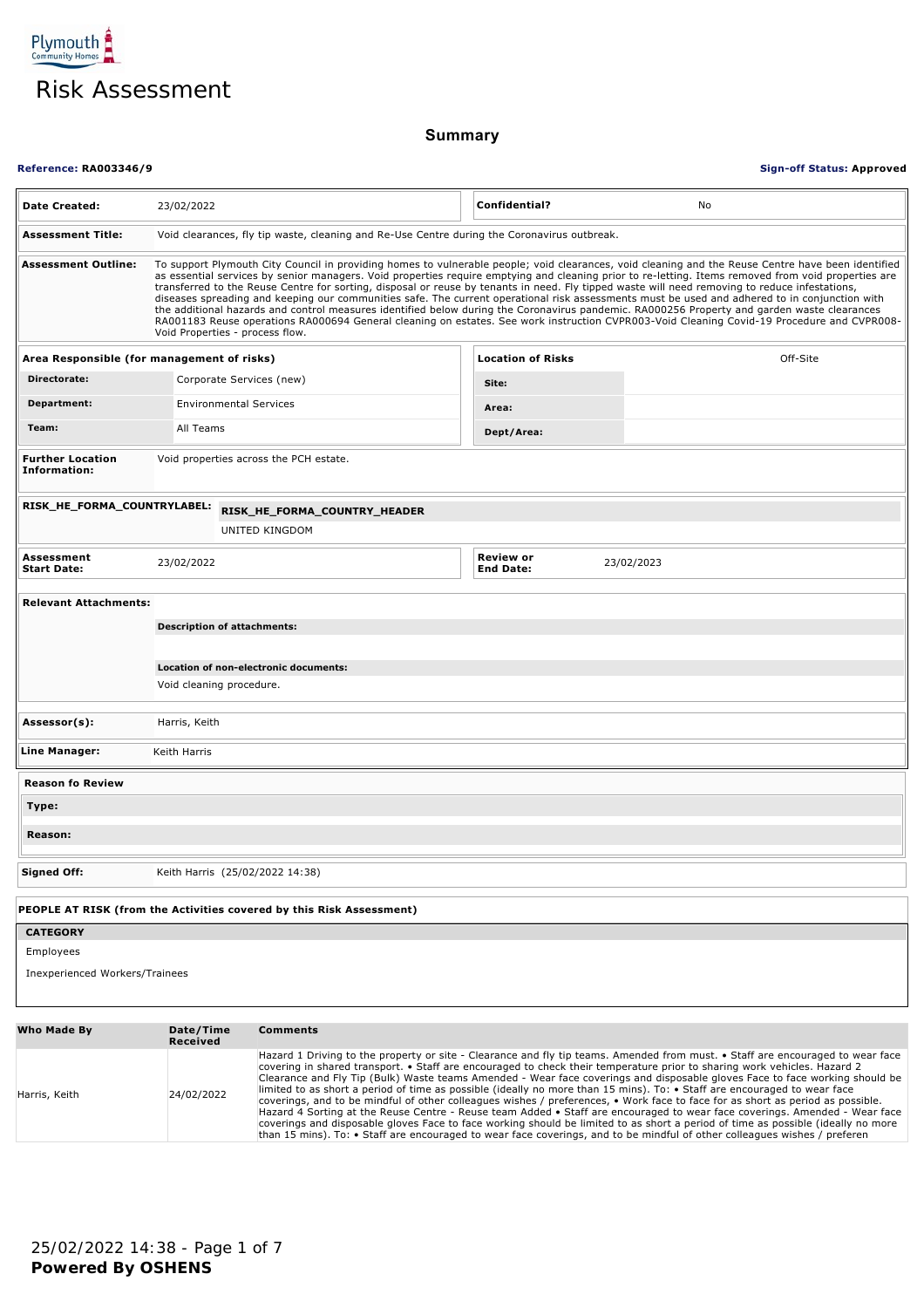

### **Reference: RA003346/9 Sign-off Status: Approved**

### Limit sharing of vehicles when travelling to and from jobs or when coming into and going home from work. Use a consistent pairing system if people have to travel together, Separate occupants as much as possible by leaving seats empty, with windows open for ventilation and facing away from each other (not face-to-face). Staff are encouraged to wear face covering in shared transport. Staff are encouraged to check their temperature prior to sharing work vehicles. Clean shared vehicles between shifts or on handover. With Existing Controls: **Low** Work should be planned, to enable distancing, where possible. Signage may be displayed outside Void properties to With Existing Controls: **Low 1. Void clearances, fly tip waste, cleaning and Re-Use Centre during the Coronavirus outbreak. Description of Activity:** Undertaking works in untenanted, Void properties during the Covid-19 outbreak. In accordance with CVPR008-Void Properties process flow. Void properties require emptying/clearance and cleaning prior to re-letting. Items removed from void properties are transferred to the Reuse Centre for sorting, disposal or reuse by tenants in need. Fly tipped (Bulk) waste, needs to be removed to keep communities safe. **Hazard 1. Driving to the property or site - Clearance and fly tip teams.** Operatives contracting or transmitting COVID-19. **Existing Control Measures Further Control Measures Hazard 2. Clearance and Fly Tip (Bulk) Waste teams** Operatives contracting or transmitting COVID-19. **Existing Control Measures**

remind personnel to keep their distance.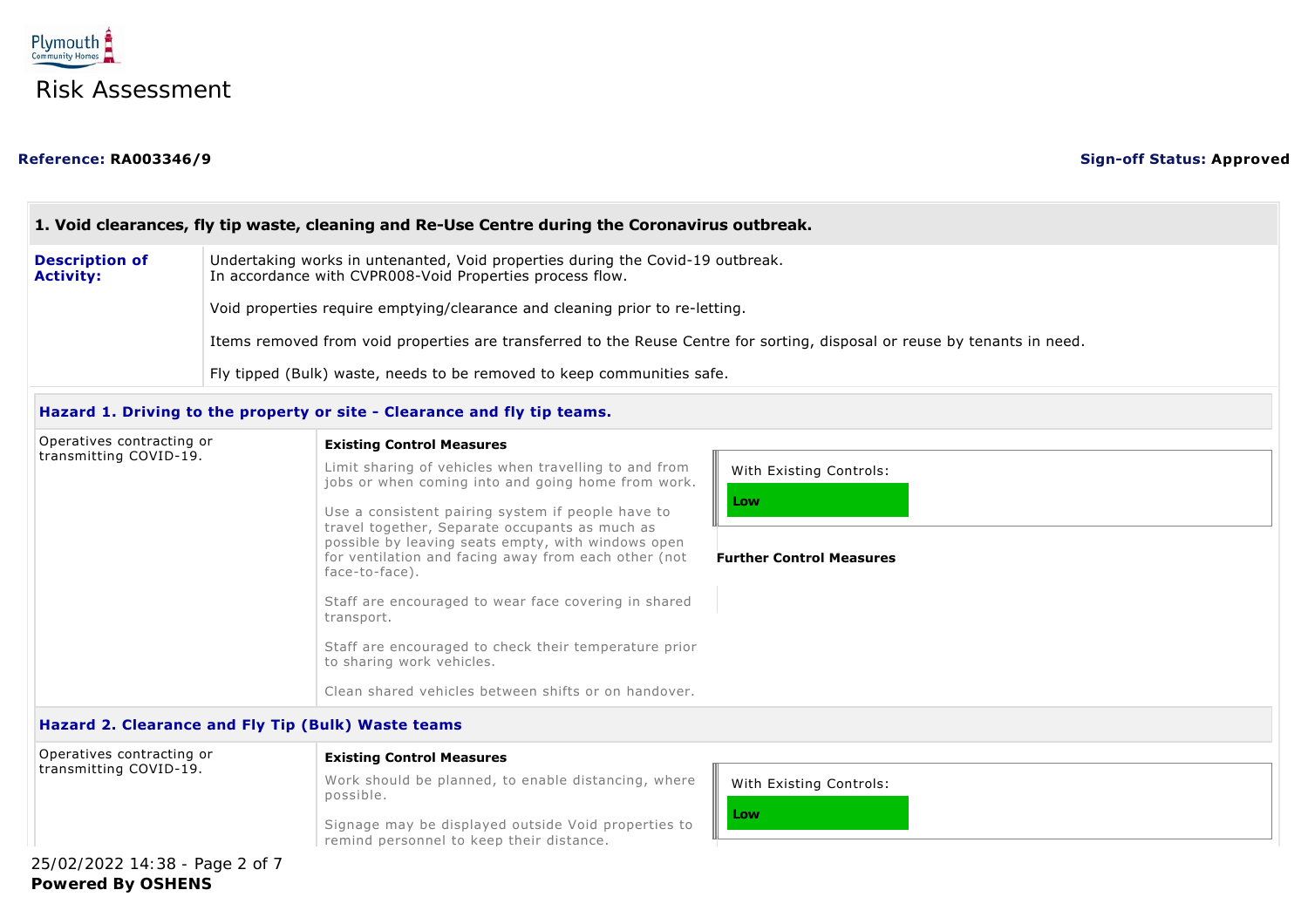

## Risk Assessment

Should you be approached by a tenant or member of the public, move away and politely ask them to maintain their distance should you need to.

#### On occasions where two or more people are working together, adopt the following measures:

- Work side by side or facing away from each other,

- Staff are encouraged to wear face coverings, and to be mindful of colleagues wishes / preferences,

- Wear disposable gloves,

- Work face to face for as short as period as possible.

When manual handling, assess the route as per good manual handling techniques and identify and agree any rest points where necessary, to reduce staff getting out of breath, heavy breathing and coughing within close proximity of each other.

Where possible, do not share lifts with tenants or members of the public.

Do not eat or drink in Void properties that have not been cleaned, and maintain distancing when taking breaks. Where possible, take breaks outside.

Where possible ensure premises are well ventilated, e.g. by leaving windows and internal doors open, by mechanical ventilation using fans and ducts, or through a combination of both.

Maintain high personal hygiene standards.

Hand washing to be completed regularly using the provided hand washing kits or facilities in the property if they are hygienically safe to do so.

Wash hands with soap and water for at least 20 seconds or use a hand sanitiser when you get home or into work, entering or leaving residents homes, when you blow your nose, sneeze or cough, eat, handle food, drink or smoke.

Avoid touching your eyes, nose, and mouth with unwashed hands.

Cover your cough or sneeze with a tissue, then throw

### **Further Control Measures**

**Powered By OSHENS** 25/02/2022 14:38 - Page 3 of 7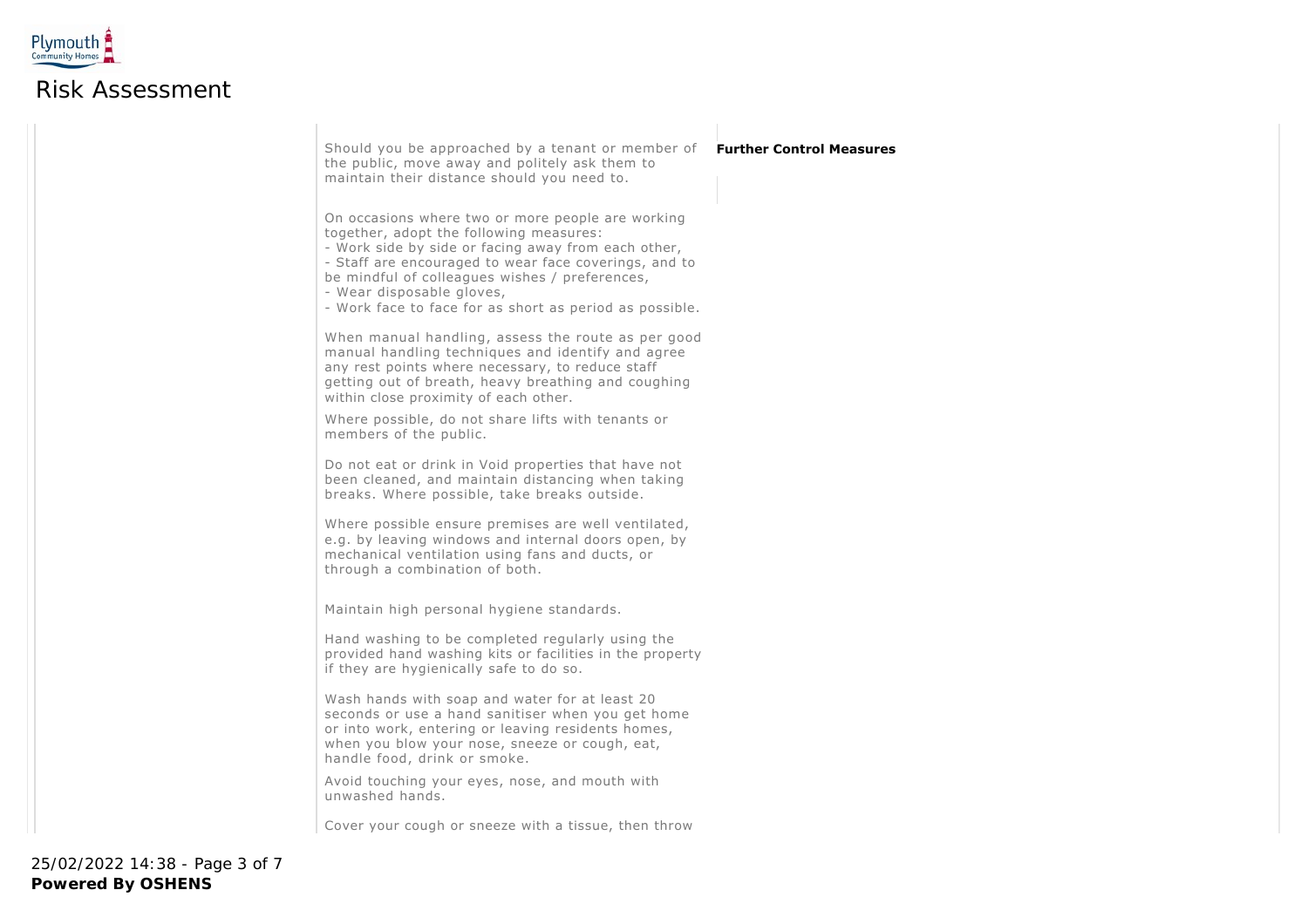

### Risk Assessment

the tissue in a bin and wash your hands, if no tissue available cough into the crook of your elbow.

Work wear must be clean.

Wear appropriate PPE for the tasks. Where gloves are required, select gloves appropriate for the task, or as a minimum wear disposable nitrile/latex or other water resistant gloves. Used disposable gloves can be disposed of as general waste.

### **Hazard 3. Cross contamination with in the property - All teams**

| Operatives contracting or<br>transmitting COVID-19. | <b>Existing Control Measures</b>                                                                            |                                 |  |  |  |
|-----------------------------------------------------|-------------------------------------------------------------------------------------------------------------|---------------------------------|--|--|--|
|                                                     | On leaving the property the clearance teams must<br>wipe down high risk touch points such a light switches, | With Existing Controls:         |  |  |  |
|                                                     | door handles and banisters.<br>And leave all internal doors open to aid ventilation.                        | Low                             |  |  |  |
|                                                     |                                                                                                             | <b>Further Control Measures</b> |  |  |  |
|                                                     |                                                                                                             |                                 |  |  |  |
|                                                     |                                                                                                             |                                 |  |  |  |

#### **Hazard 4. Sorting at the Reuse Centre - Reuse team**

| Operatives contracting or<br>transmitting COVID-19. | <b>Existing Control Measures</b>                                                                                                                                                                     |                                 |
|-----------------------------------------------------|------------------------------------------------------------------------------------------------------------------------------------------------------------------------------------------------------|---------------------------------|
|                                                     | Reuse staff must adhere to all the general principles<br>of prevention and spread of the virus.                                                                                                      | With Existing Controls:         |
|                                                     | Keep your distance -<br>Where possible, maintain your distance from other<br>staff members, tenants and members of the public.                                                                       | Low                             |
|                                                     | Display appropriate signage to remind people to<br>respect distancing.                                                                                                                               | <b>Further Control Measures</b> |
|                                                     | Staff are encouraged to wear face coverings.                                                                                                                                                         |                                 |
|                                                     | Maintain high personal hygiene standards.<br>Hand washing to be completed regularly using the<br>provided hand washing kits or facilities in the property<br>if they are hygienically safe to do so. |                                 |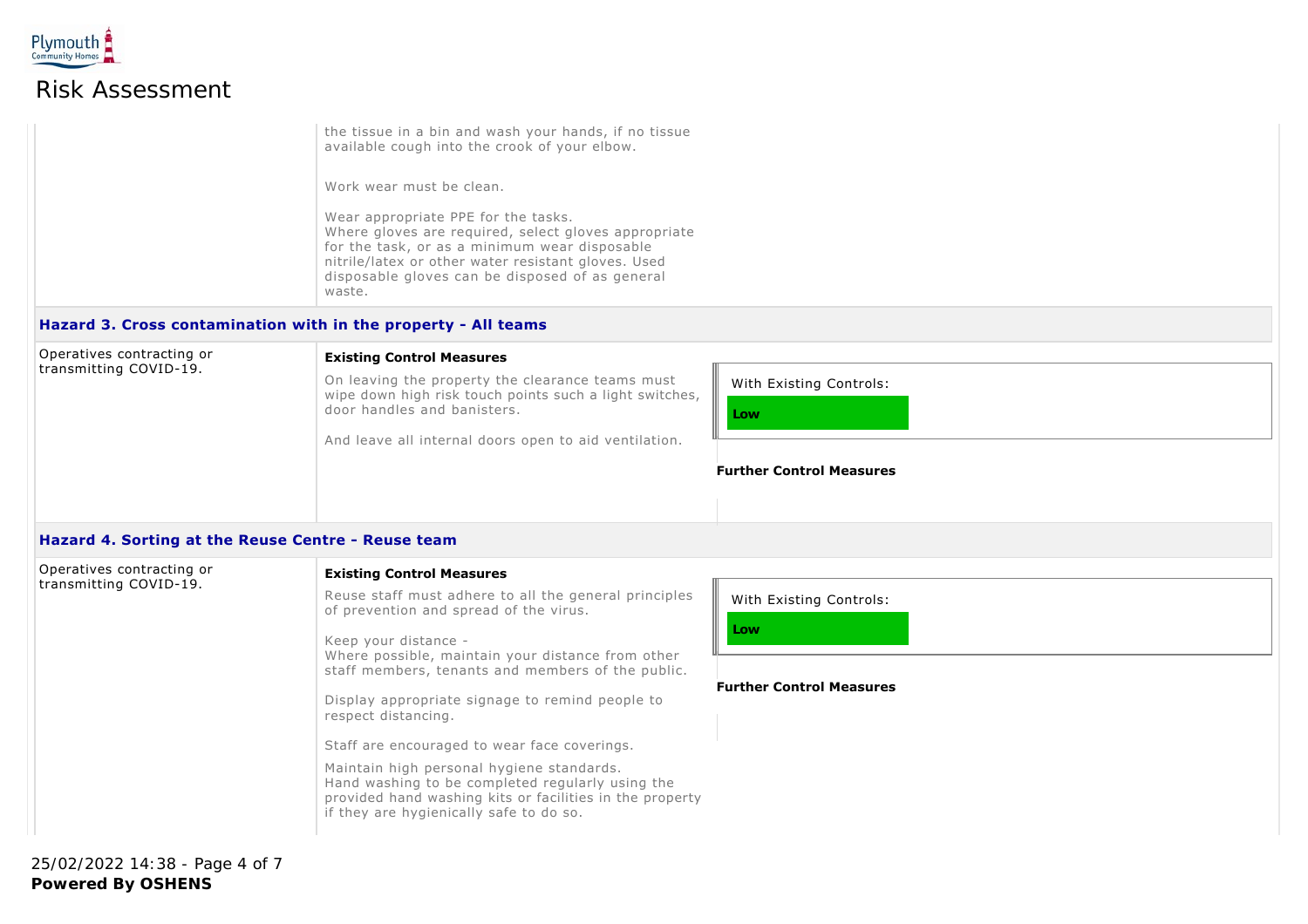

Wash hands with soap and water for at least 20 seconds or use a hand sanitiser when you get home or into work, entering or leaving residents homes, when you blow your nose, sneeze or cough, eat, handle food, drink or smoke.

Avoid touching your eyes, nose, and mouth with unwashed hands.

Cover your cough or sneeze with a tissue, then throw the tissue in a bin and wash your hands, if no tissue available cough into the crook of your elbow.

Select gloves appropriate for the task, as a minimum wear disposable nitrile/latex or other water resistant gloves at all times.

Used disposable gloves may be disposed of as general waste

On occasions where two or more people are working together, adopt the following measures:

- Work side by side or facing away from each other
- Staff are encouraged to wear face coverings, and to be mindful of other colleagues wishes / preferences,
- Wear disposable gloves
- Work for as short as period as possible.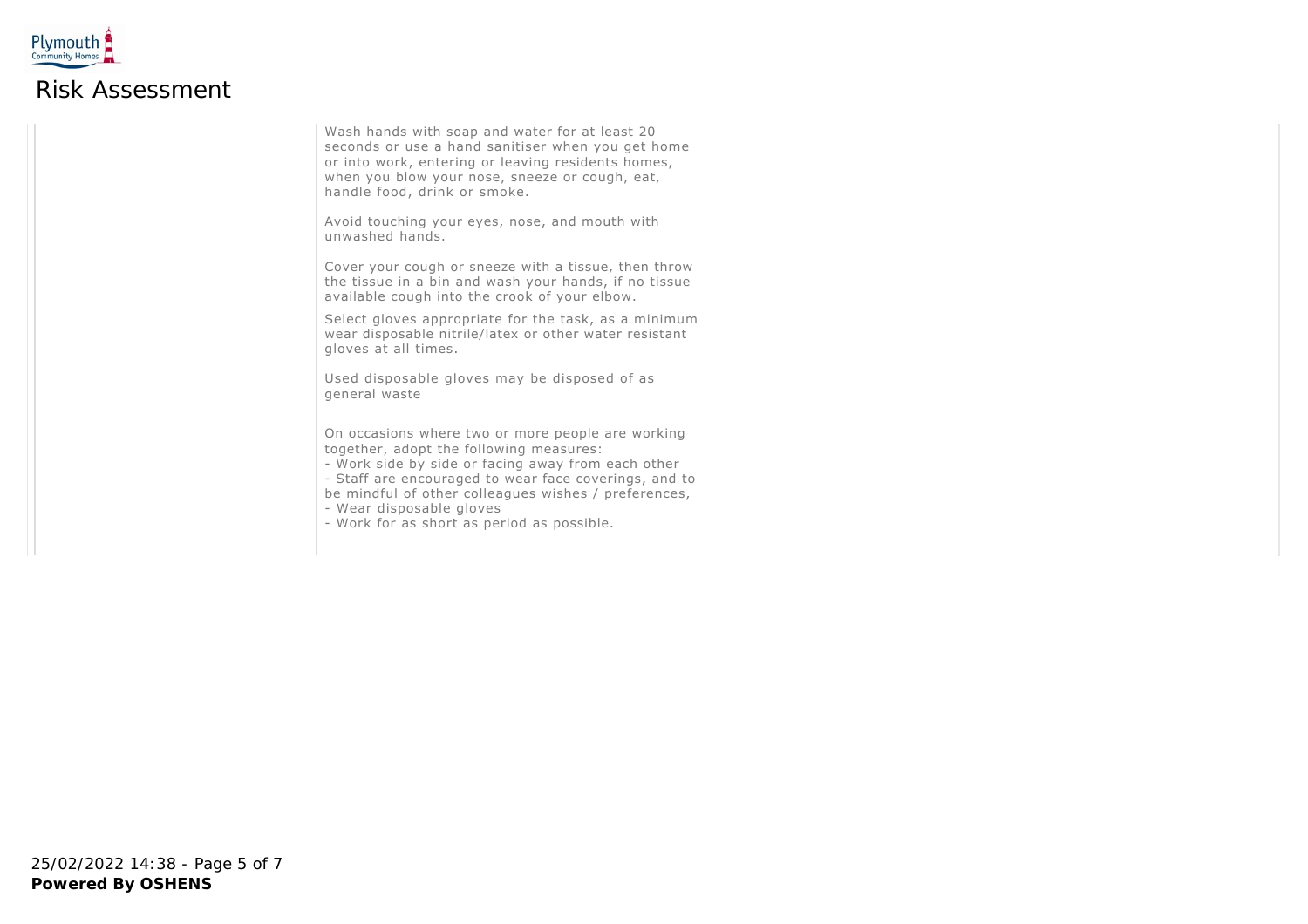

# Risk Assessment

| Operatives contracting or | <b>Existing Control Measures</b>                                                                                                                                                                                                                                                                                                                                                                                                                                                                                                                               |                                                                   |  |  |  |
|---------------------------|----------------------------------------------------------------------------------------------------------------------------------------------------------------------------------------------------------------------------------------------------------------------------------------------------------------------------------------------------------------------------------------------------------------------------------------------------------------------------------------------------------------------------------------------------------------|-------------------------------------------------------------------|--|--|--|
| transmitting COVID-19.    | Properties will be cleaned using the following products:<br>FRESHNIT - PC8: Biocidal products (e.g.<br>Disinfectants).<br>CLEANIT - PC35: Washing and cleaning products<br>(including solvent based products).<br>FLOORIT - PC35: Washing and cleaning products<br>Cif Professional Power Cleaner Degreaser                                                                                                                                                                                                                                                    | With Existing Controls:<br>Low<br><b>Further Control Measures</b> |  |  |  |
|                           | A separate work instruction has been developed for<br>cleaning void properties. See CVPR003-Void Cleaning<br>Covid-19 Procedure.<br>Cleaners must observe the general principles of<br>reducing cross infection at all times, e.g. maintaining<br>your distance, encouraged to wearing face coverings<br>and personal hygiene measures, as detailed above.<br>On leaving the property the cleaning team must wipe<br>all high risk touch points such a light switches, door<br>handles and banisters.<br>And leave all internal doors open to aid ventilation. |                                                                   |  |  |  |